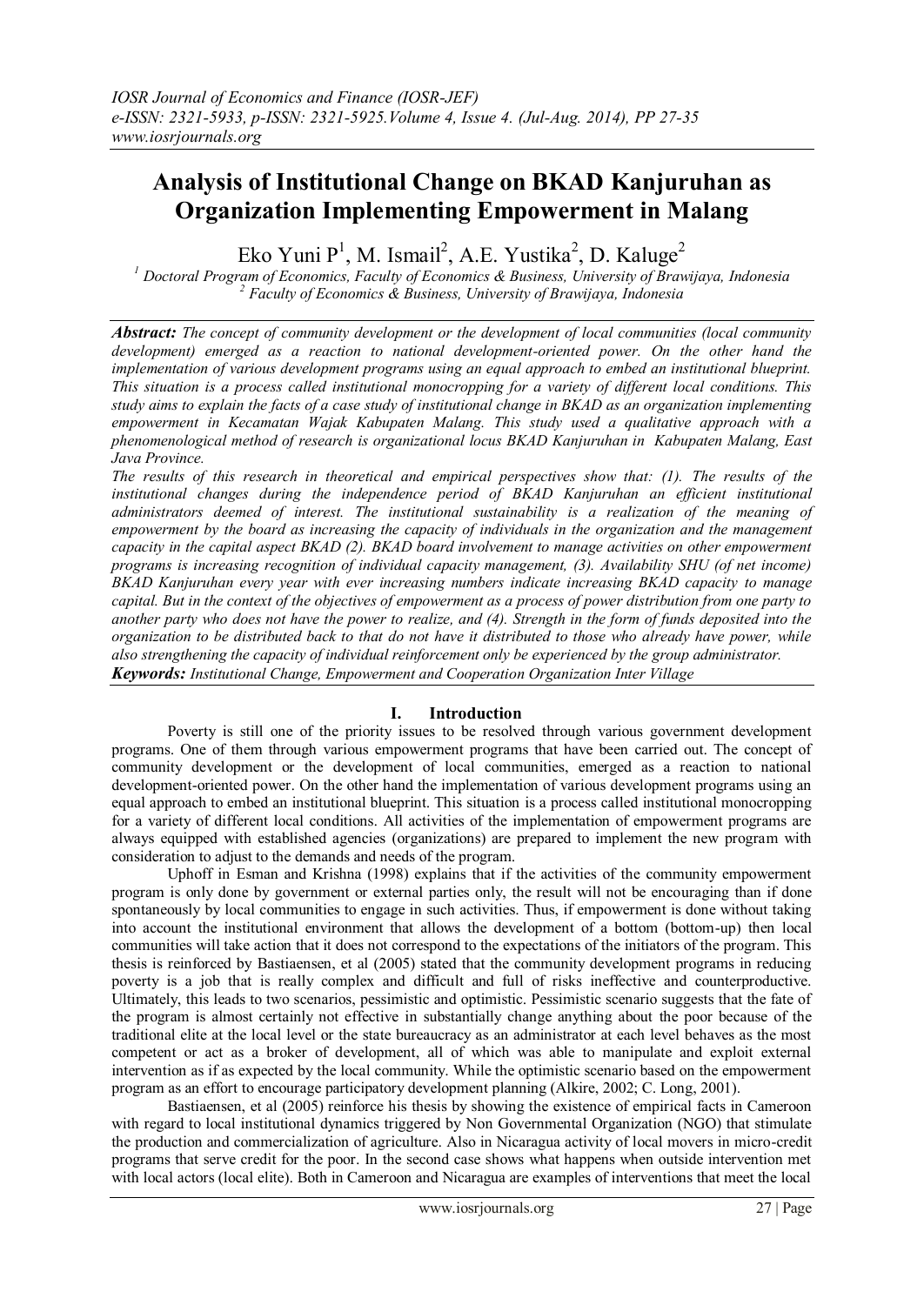elite network, which impact the flow of funds earmarked for the poor eventually reproduced by local structures. This is due to misconception of implementing development programs as well as by the role of local elites to divert resources used for their own purposes.

Empowerment program by Acharya (2004) also give rise to competition between norms outside the social order and norms that have been there through the dynamic process called localization. Localization is a construction view from outside of the local actors who generate adjustments to local beliefs and practices. The process to reconstruct the practices and beliefs that have been there with the idea that comes from outside into the local context. Localization is a dynamic process in which the parties bring new norms that adjust to local beliefs and practices. In the process according to Checkel (1998), the norms of external origin which at first does not blend with the local norms subsequently merged into the local norms. The success of the strategy and deployment process of the norm depends on how far the localization capabilities of the norms from the outside. Bosch (in Acharya, 2004) describes the results of localization as a condition where in it outside mixed with the culture of the indigenous culture to form a harmony.

Localization is a form of institutional changes from the norm due to the influx of outside, where two general types of institutional change are: (1) functional areas and an increase in membership (Aggarwal, 1998; Schimmelfennig, 2001); and (2) changes in the ways in which the obligation is done, including the creation of new policy instruments (Haas, 1990), changes in procedures (Finnemore and Sikkink, 1999), validation (Goldstein, 200), and the creation of new institutions (Aggarwal, 1998). This is line with Wheatley (1982) that call institutional change with indigenous institutions or path dependency in which the options existing to form a new institution, while Aggarwal (1998) refers to it as an institutional repetition (nested institution). Options that should occur and be understood when an empowerment program implemented at the local level.

In P2SLBK program implementing organizations conducting empowerment known as the Inter-Agency Rural Cooperation (BKAD) which is a unit of the fund managers are in the sub-district level. BKAD is implementing empowerment organization formed with the functionality to manage the financial and construction of facilities/infrastructure that support the social and economic activities in the countryside.

Various empirical facts show that empowerment programs aim toward more obscure and turned into a seizure of goods or arena rent-seeking certain parties. Although the empowerment program monitoring and evaluation activities carried out but only limited to the preparation of the next program. his is what lead to information about healthy and unhealthy, unsuccessful and successful empowerment program becomes inaccurate. This phenomenon explained by Prasetyantoko et al (2012) that the context of decentralization in the context of poverty reduction is not yet in line with expectations. This is reinforced by a study conducted in six regions (Sukabumi, Bandung, Kebumen, Gunung Kidul, Jembrana and Makassar). The study notes that poverty reduction in six regions studied much more driven by the state-distribution through the allocation of funds. Local governments use the funds to serve people, to help finance the poor, and mobilizing community empowerment jargon. While on the other hand, local governments ignore the power of community-based local emancipation village much driven by initiative, leadership, and local movements and local potentials capable of seeding a source of collective prosperity.

Research that focuses on empowering the implementing organization raised by Aryo (2012). The results showed that since the establishment of the Institute of BMT Kube Sejahtera in 2004, some of the transformations occurring in the practice of the organization. The transformation leads to three types of institutions that are directed by the motive manager. First, BMT is driven by social motives which is close to the well-being approach, encounter problems in terms of institutional sustainability. Second, BMT is driven with a balanced motive is ideal BMT models that implement the agenda of addressing poverty and achieve selfsufficiency. Third, BMT with economic motives very well in achieving financial sustainability but left its main purpose, namely addressing poverty. It is apparent that the goal of policy makers in implementing programs for BMT Kube Sejahtera as an institution is difficult to implement poverty alleviation at the grassroots level as the prime mover in the transformation of BMT Kube Sejahtera is the motive manager, not the "blueprint" (guidelines) of BMT Kube Sejahtera and the Ministry of Social and PINBUK.

Descriptive above explains that the implementation of the development program will lead to a permanent pressure for institutional change so as to create new institutional. Institutional change can be a long adjustment to the institutional or the formation of new institutions. Changes occur as a result of gradual changes that are independent and are not aware of the existing institutions. In addition due to the influence of external factors and other stakeholders to create a new institutional. This study was not intended to test or apply the theory to the process of institutional change that occurred in the organization implementing community development programs, especially in the BKAD Kanjuruhan Kecamatan Wajak Kabupaten Malang. The expected output is to reconstruct the theory of institutional theory, especially related to community empowerment.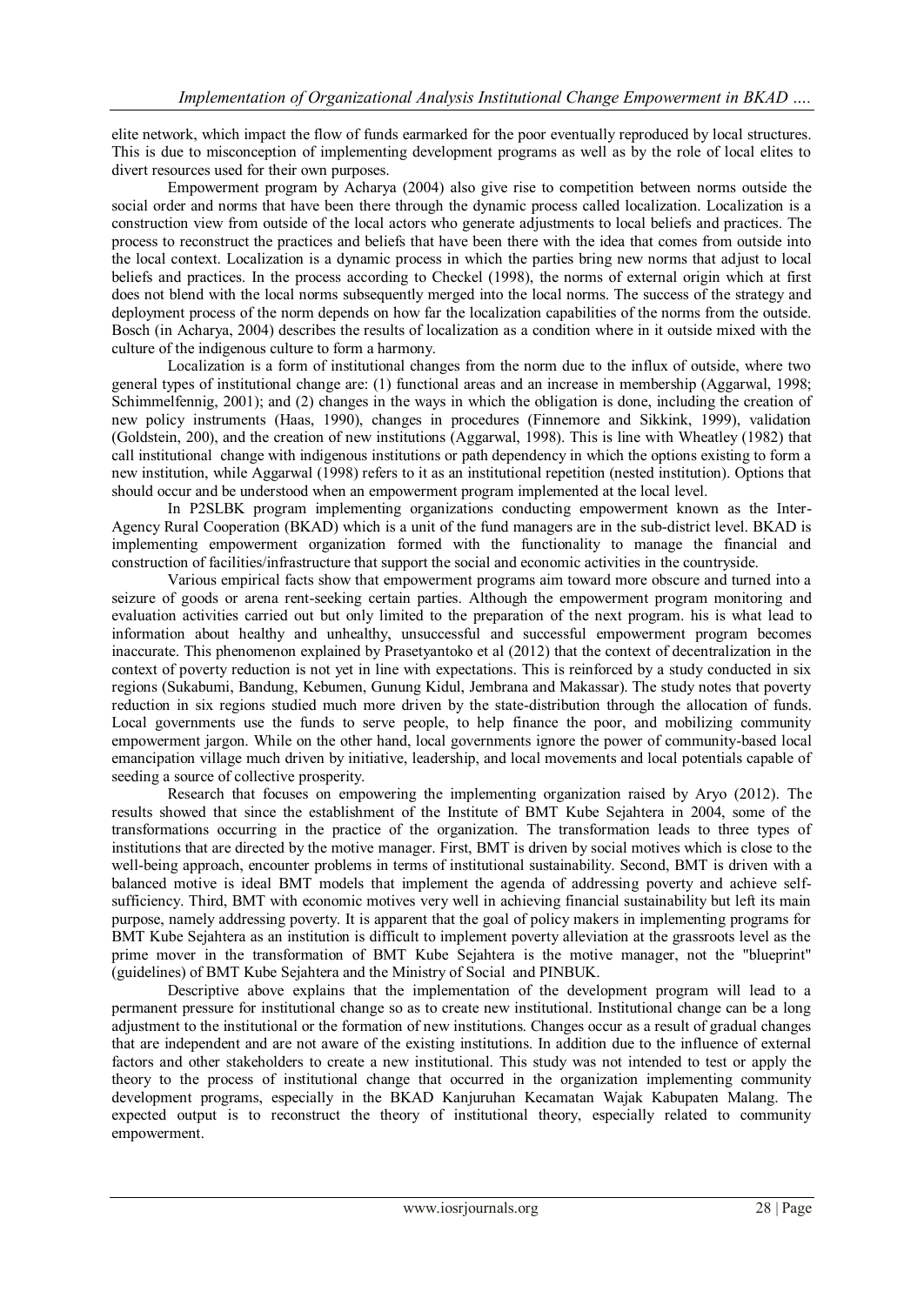## **1. Kind of research**

## **II. Research Methods**

The method used is the case study method. Yin (2012) states that the substance of a case study is positioned as the unit of analysis. Cases referred to in this research is the institutional changes in the implementing organization BKAD as empowerment in the Kecamatan Wajak Kabupaten Malang. The result of the case study research is a generalization of the patterns typical case of individuals, groups, institutions, and so on. Depending on the purpose, scope of the study to include a segment or a particular section or cover the life cycle of individuals, groups, and so on, both with emphasis on factors specific case, or all factors. The case study examines the variables which emphasize enough on a small number of units. This method differs from the form of the survey method, where researchers tend to evaluate fewer variables but with a relatively large sample units (Nazir, 1988).

Source of evidence-source evidence is treated the data into two categories, namely; main data and supporting data. The main data obtained from direct field recording, interviews, and observations on some actors events specifically related to the research objectives. Supporting data obtained from written documents or records, research reports and other publications.

### **2. Methods of Data Analysis**

Qualitative research has two major drawbacks: (a) the researcher can not be 100% independent and neutral from the research setting, and (b) highly unstructured qualitative research (messy) and highly interpretive. Creswell and Miller in Chariri (2009) offers nine kinds of procedures to enhance the credibility of qualitative research: triangulation, disconfirming evidence, research reflexivity, member checking, prolonged engagement in the field, collaboration, the audit trail, thick and rich description and peer debriefing. In this study used triangulation. Data analysis techniques in case study research are:

a. Pairing patterns using logic pairing pattern. This logic is like comparing patterns based on empirical data with the predicted pattern (or with several alternative predictions). If this pattern there are two equations, the results can strengthen the internal validity of the case study in question.

b. Preparation of explanation, which aims to analyze the case study data by making an explanation about the case in question. Making this done narrative explanation that reflect some theoretically significant propositions.

### **3. Methods of Data Validation**

According Moleong (2006) to establish the validity of the data required inspection techniques. Implementation of inspection techniques based on the criteria used is the degree of credibility, transferability, dependence (idependability), and confirmability.

a. The degree of credibility. The data collected in this study should be credible. In this study using three ways to determine the degree credibility, namely: (a) talk about it with others (peer-debriefing) (b) Triangulation and (c) negative evidence.

b. Transferability. The data and the results of this study should be applicable to other situations that are relatively equal, at least in the same context. To make the switch, the researchers tried to find and collect empirical event data in the same context. Transferability research results are usually with regard to the question: to what extent the results of the study may be published or used in any other situation. Thus researchers are expected to provide sufficient descriptive data.

c. Dependability. Dependence synonymous with reliability in quantitative research. The main tool in qualitative research is the researcher himself. The consistency of the dependency and certainty the results of research done by making a replication study.

d. Confirmability. Assurance criteria derived from the concept of objectivity in quantitative research. The data and the results of this study should be or wherever probably do not alter or relatively fixed. In a qualitative study rather difficult to qualify as a full certainty. But if this study is repeated carefully and researchers continue to consult the data findings in the field with mentors during the study period. If the results continue to produce the same or similar typology of the research is considered saturated so as to ensure the validity and objectivity of this research.

### **4. Ending Research (Data Logging)**

Qualitative research is never ending because it all takes place in a turbulent and dynamic person in his life. But it appears that after us enough time so the data it will happen again. This indicates that we have entered the phase of saturation or adequacy of the data. All the new data means the data is categorized as long, if there is still a significant new category of research still may be terminated. However, due to cost and time constraints, it is usually limited to the criteria in advance.

Data logging is done when it is no longer new data, or has reached saturation so that we are ready to leave the field with a well, having farewell to officials, the elders, the subject and also to all those who have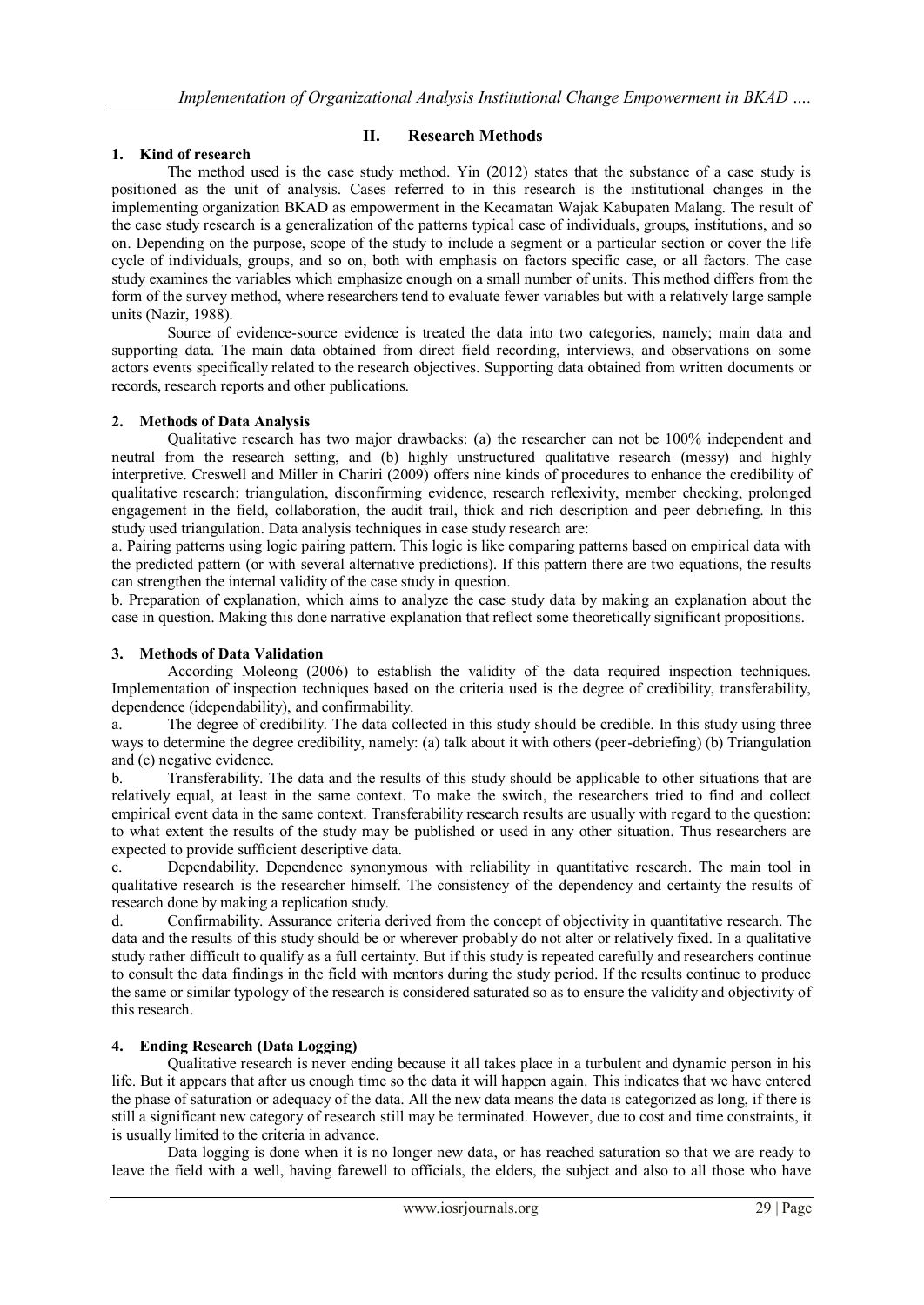helped the research. Noteworthy is the community atmosphere that will be left with the impression should remain good as long as the research is in place.

The research was conducted on BKAD Kanjuruhan as implementing programs in the P2SLBK Kecamatan Wajak, Kabupaten Malang. The reason the selection of the research was based on the determination of the location of the P2SLBK which BKAD Kanjuruhan Kecamatan Wajak topped. Map of the study site can be seen on the map below.

### **III. Empirical Result**

The results of this study are based on data mining in the field and connected with research methods and articulate with relevant theoretical perspectives. Substantive results of this study explain that the mechanism of Institutional Change in BKAD Kanjuruhan as Community Empowerment Program Implementing Organizations are as follows:

#### 1. **Difference of BKAD Kanjuruhan Institutional During Assistence and Independence Period**

Pressure on institutional occurred in BKAD Kanjuruhan of future assistance until the time of the independence of this now. If the assistence period of pressure coming from the obligation to implement activities in accordance with the provisions on the independence period motivational source of pressure comes from BKAD Kanjuruhan administrators in implementing the program. It is revealed from the interview with Mr. Agus Malik, Chairman BKAD Kanjuruhan :

"In the past, almost every day we had a meeting with all the committee to plan development activities. Each of us definitely consult with an escort to be consistent with the provisions. Even the meeting until midnight. But we were all happy because although to midnight we get a transport allowance and the rest of our expenses for activities for all administrators. Anyway, if the first take care of the activities we definitely got the money.

Statement above explained if the board BKAD Kanjuruhan interpret assistence period as a time in which all board very active role in conducting development activities in both the activities of natural resource development, human resource development and economic resources. However, different conditions they encounter when assistence period expires, the board BKAD very careful in issuing funds for routine purposes and to disburse the loan. It is as stated Ms. Riski Amalia, secretary of BKAD:

"Now we are saving money for ATK (stationery), if not essential we try not to spend money. Even for drinking water in this office alone we brought their own from home. Our loan application form sparingly so as not to print anymore. Often customers who apply for loans to photograph his own copy of the form. The savings we do because if the funds are used for purposes such BKAD is better channeled to loans in order to increase our SHU ".

One of the most important decisions agreed at the inter-village meetings forum (MAD) is the change in liability AD/ART BKAD Kanjuruhan. Changes in AD/ART was done in 2010, a year after the assistance ends and delivered by the board BKAD who later agreed to by all workshop participants. Such changes are presented in the following table.

| AD/ART 2008 - 2009                                              | $AD/ART 2010 - now$                                             |
|-----------------------------------------------------------------|-----------------------------------------------------------------|
| BKAD Kanjuruhan Net Profits distributed to:                     | BKAD Kanjuruhan Net Profits distributed to:                     |
| a. BKAD capital accumulation (35%)                              | a. BKAD capital accumulation $(40\%)$                           |
| b. Improving the quality of human resource                      | b. Improving the quality of human resource management and       |
| management and community $(10\%)$                               | community $(5\%)$                                               |
| c. Rehabilitation, and care for nature conservation or building | c. Rehabilitation, and care for nature conservation or building |
| infrastructure to support the development of local resources    | infrastructure to support the development of local resources    |
| $(10\%)$                                                        | (5%)                                                            |
| d. incentives $BKAD$ administrators $(20\%)$                    | d. Incentives BKAD administrators $(25%)$                       |
| e. Social security to the poor $(5%)$                           | e. Social security for the poor $(10\%)$                        |
| f. Original revenue village $(15%)$                             | f. Original revenue village $(15%)$                             |
| g. Returns to the partners $(5\%)$ .                            |                                                                 |

**Table 1: Changes in AD/ART BKAD Kanjuruhan**

Source: AD / ART BKAD Kanjuruhan Year 2010

Compared with AD/ART before the increase in the proportion SHU used for capital accumulation BKAD Kanjuruhan become targets prioritized by the board BKAD Kanjuruhan by reducing the proportion of SHU dedicated to human resource development activities and development of natural resources. This is a form of social legitimacy BKAD obtained by the board in carrying out community development activities in the future because of the independence of the changes made to the agreement highest decision making forum, as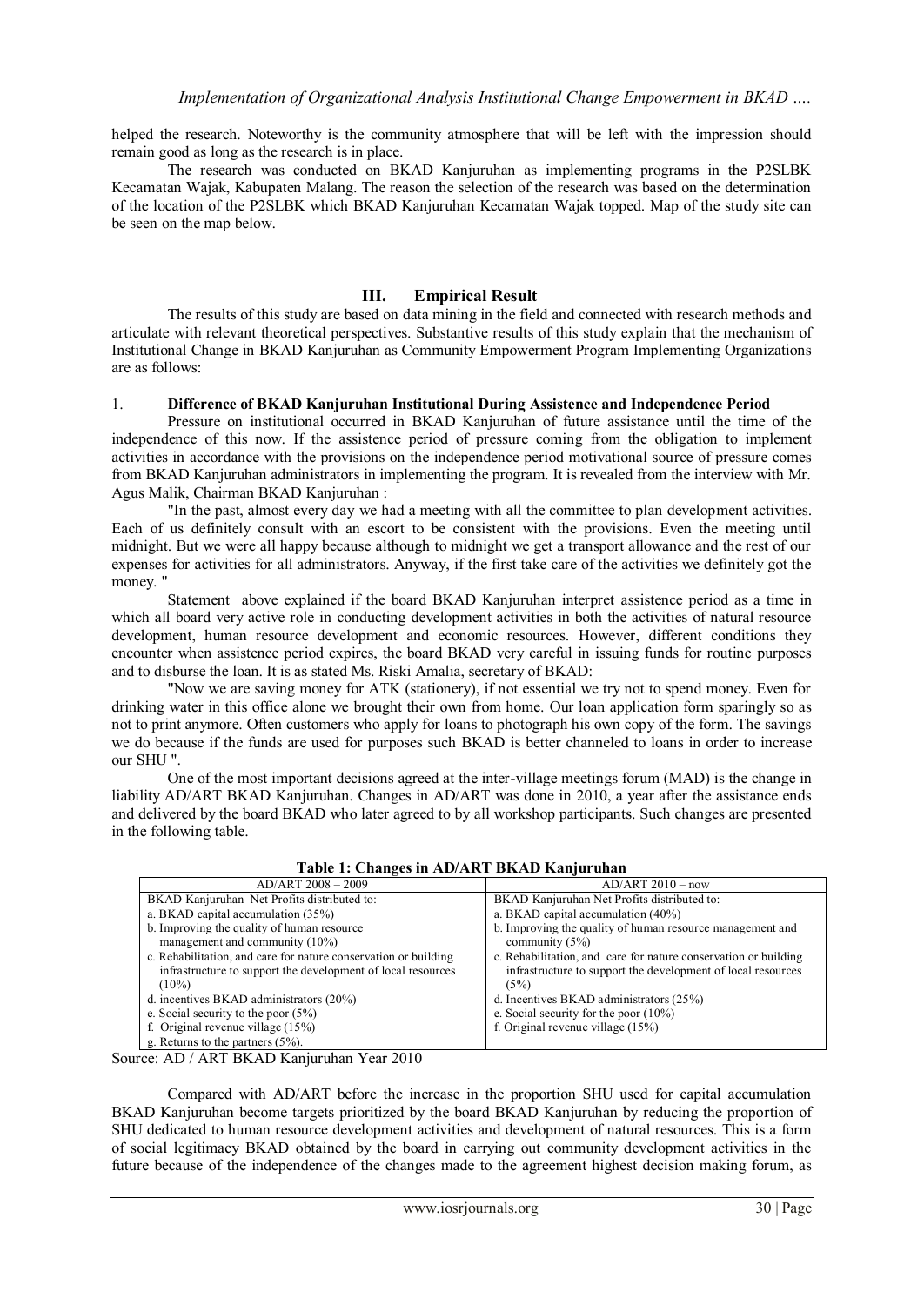specified in the formal rules. Mr. Harianto Hekky narrating the process of changing the AD/ART BKAD Kanjuruhan to researchers :

"Changes in AD/ART is we did after a visit to the comparative study of UPK Gerdu Taskin in Pamekasan. We see welfare officials there better than our equally administer government programs. After we asked to them it turns out they did change the AD/ART concerning the division of SHU. Coming home from there, I spoke with Ms. Sumiati and we both agree to submit the change to another friend. I also expressed to Mr. Sumantri and leave the decision to us. Sumiati mother who gets to deliver the change Sukoanyar village head together with sekdes pack. As for the village to Blayu and Kidangbang I ask Mr. Sumantri to convey. Finally, changes in AD / ART was agreed at MAD ",

The above results can be interpreted interview that institutional is dynamic in the sense that institutional constantly evolving through interaction with other institutions and with the participants, there is a reciprocal relationship between the individual and an institutional context that both influence each other (Sjostrand, 1993). Thus the persistence of institutional not show something static. In addition, the fact that the independence BKAD during accordance with the opinion of institutional rational choice that uses functional view to see the persistence of institutional and explain the logic of instrumentality, based on the interests of actors in maximizing interests. Institutional actors will change if the institution can not achieve the ultimate goal he wanted.

Campbell (2004) provides a view of the three basic patterns of institutional change is often discussed in the flow of new institutions, namely: gradual (incremental) or evolutionary, punctuated equilibrium, and the punctuated evolution. Punctuated equilibrium describe institutional changes are disconnected, fast and deep. These types of changes can indicate a dramatic shift from one state to another state.

In the context of the institutional changes that occurred in BKAD Kanjuruhan is to follow the model of punctuated equilibrium. Assistence period with all the facilities received by BKAD Kanjuruhan an early form of institutional balance. Institutional stability during assistence period can take place because of all the interests of the actors/BKAD board in the form of rewards/incentives can accomodated. Furthermore, this balance becomes disconnected/ interrupted when the entire facilitation occurs in the form of funds and assistants drawn when the assistance period ends. Krasner (1984) mentions it as a short-term explosion of a fundamental reorganization of the static period. This period is called the period of crisis. External forces and/ or internal causes the creation or reorganization of the existing institutions. During the crisis period, these actors compare new institutional forms that can be generated. This is according to Campbell (2004) using the rational choice school, said that when certain institutions no longer function as before then the actor will make institutional changes.

The concept of tipping points and thresholds is central to understanding the institutional history of the punctuated equilibrium model of change, where a slow accumulation of pressure that eventually reaches a critical point where rapid changes occur: the path dependency based threshold models, where a relatively small movement can encourage a critical level, triggering a feedback process that leads to a more dramatic change (Pierson, 2004). Threshold concept is emphasized in the punctuated equilibrium model of change and disconnected. The basic idea is that a small shift in the above individual threshold can lead to a more significant shift in the collective behavior. Pierson judge that there is a critical point in the process of social and stout critical point can induce non-linear consequences.

Thus the mechanism of institutional changes that occurred in BKAD Kanjuruhan differed with Streeck and Thelen (2005), which puts a small adjustment is cumulative over time can generate transformative change. That happened to BKAD Kanjuruhan is the transition from assistance towards the independence period marked by fundamental institutional changes that shift the orientation of empowerment activities to economic activities that provide benefits in Perceptions board for the continuation and sustainability of the program.

This is in line with the opinion danDimaggio Powell (1991) states that once an existing institutional and standing, practices and programs will be supported by the individuals within the organization who benefit from these institutions. In this case, the power/strength plays an important role in institutional survival. In other words, there are institutions for community groups who benefit from these institutions have the power/buck to maintain the institutional.

Van de Ven and Hargrave (2004) identified four different models of institutional change, which is called the institutional design, institutional adaptation, diffusion institutional, and collective action model. In the context of the institutional changes that occurred in BKAD Kanjuruhan the institutional design of the model is a relevant model. This is because the institutional changes design institutional model focuses on intentional behavior of individual entrepreneurs involved in making or revising existing institutions to achieve its objectives. In this view, the institutional arrangements reflect an effort to pursue a conscious choice.

#### **2. Implications for Institutional Change at the BKAD Kanjuruhan against Community Empowerment**

The result of the institutional change of the BKAD Kanjuruhan during the independence period is an efficient institutional interest seen from the Board. The institution is a realization of the definition of the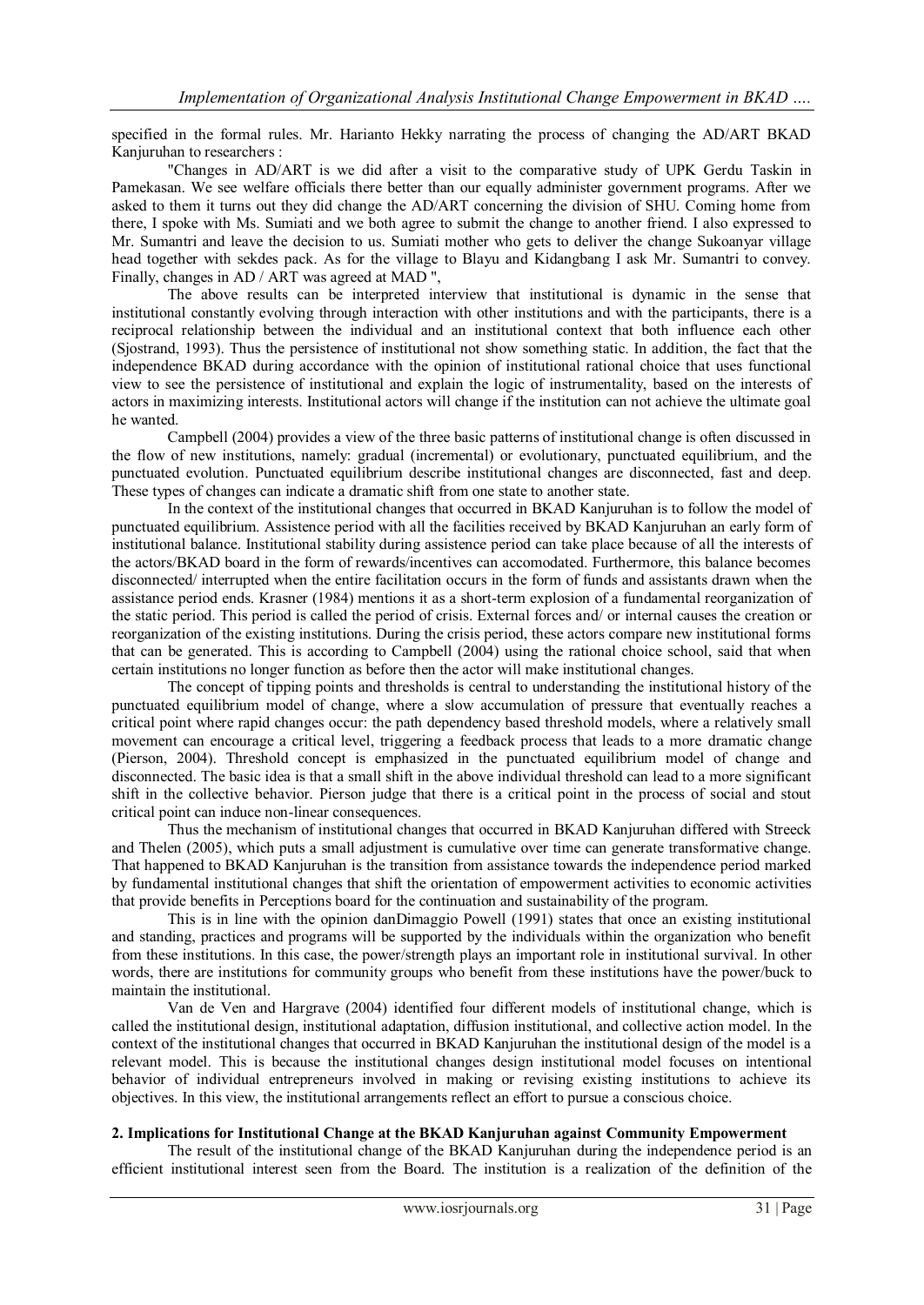sustainability program of empowerment by the board as increasing the capacity of individual to organize and administrators in BKAD capacity in capital aspect. The involvement of the board BKAD to manage the activities on empowerment program to another is a form of recognition of the increasing capacity of individual board. Availability of SHU BKAD Kanjuruhan every year with an increasing number of shows the growing capacity of the BKAD in managing capital.

The fact that occurred on BKAD Kanjuruhan associated with the institutional changes of course is different from the concept of empowerment programs in the context of the P2SLBK program in the accompaniment that mandated mission of empowerment and commercial missions to the BKAD Kanjuruhan. The Mission of empowerment is actualized through the activities of natural resource development and human resources development. The development of natural resources which are needed to facilitate access to the economy, providing jobs to the poor either workmanship or in maintenance. Direct linkages between the development of natural resources with poverty can be simple, provide additional jobs when work, heighten the benefits on the market by connecting producers and consumers, workers with job opportunities, and others. While human resource development required poor due to previous choices they have made are based on bad information or less effort in using manpower and skills. While the commercial mission is is realized in the form of lending.

In addition, if a community empowerment program emphasizes the importance of the success of the program, which is marked by the change of aspects, such as an increase in knowledge and skills, a change in attitude and also behaviour that is appropriate messages delivered program. If it is the empowerment of the individual nature in the context of organizations, may not be incorrect. Especially when empowerment intended for increasing the capacity of individual board sustainable, such as organizational skills.

However, because the context is community empowerment program, there is a forgotten vital component. Referring to the opinion of Jim Ife (2002) which provides the definition of empowerment as giving power or strength to the group so that they can use in conducting action and redistribute it to parties who do not have. so they have the power to do. In this context it is clear that the empowerment process occurred in the sustainability of power distribution from one party to the other party so that all members will have the power. The fact that occurred on the empowerment program conducted by BKAD Kanjuruhan does not show this. The power of in the form of funds deposited to the organization to be redistributed to those who do not have thus distributed to parties that have had power, while strengthening the capacity of individual strengthening is also just experienced by board group only. Here, empowerment is more emphasized aspects of board's own ability to settle their own affairs.

With the condition of this kind BKAD Kanjuruhan then community empowerment has done BKAD Kanjuruhan hasn't been able to create an atmosphere or climate that allows developing community potential (enabling). The absence of BKAD activity in an effort to build the power by pushing, motivate, and raise awareness of their potentiality and will be working to expand it, to indicate it.

Furthermore, the BKAD Kanjuruhan has yet to be strengthening the potential or empowering community. This is necessary in order to more positive steps besides only providing loan. Retaining this should include concrete steps, and concerned the provision of a wide range of input and the opening of access to the wide range of opportunities that will make people become empowered.

If BKAD Kanjuruhan more emphasis on lending in the empowerment program does indeed interpret reasoned. What is a loan given to the community in small quantities or in common parlance is known as microcredit. This is because microfinance in Indonesia since long have been part of the development strategy with the assumption that the credit is very important to solve the problems of growth and poverty (Adams  $\&$ Vogel, 1997). Thus, microfinance has become a standard item in the program handling poverty implemented by the Government.

Microfinance is a provider of financial services for micro and small entrepreneurs, as well as functioning as a means of development for the rural community to covers the financial intermediation aspects and social intermediation. In addition to providing credit, microfinance has also increased the capacity of poor citizens (Ledgerwood, 1999).

In this sense, capacity and character of the poor is to be developed by BKAD Kanjuruhan beside giving access to the provision of credit. It is like being propounded Bennet and Cuevas (1996), the process of social intermediation services is not charitable in nature, there is also done with the orientation is not clear, because it is actually a process of developing a new market for the poor.

This fact shows that the grant of aid projects indirectly has created a new style of begging in the patterns community, namely by way of making the proposal solicitation assistance and send them to various agencies. Requests for help are no longer limited to urgent needs and requires enormous costs that aren't able to be provided by the community such as watering/irrigation or electricity in the village. The high expectations of the aid already extended to the real things can be done in a self directed by the community itself. Weak fighting power of society is also caused by the negative impact of government programs that are administered by third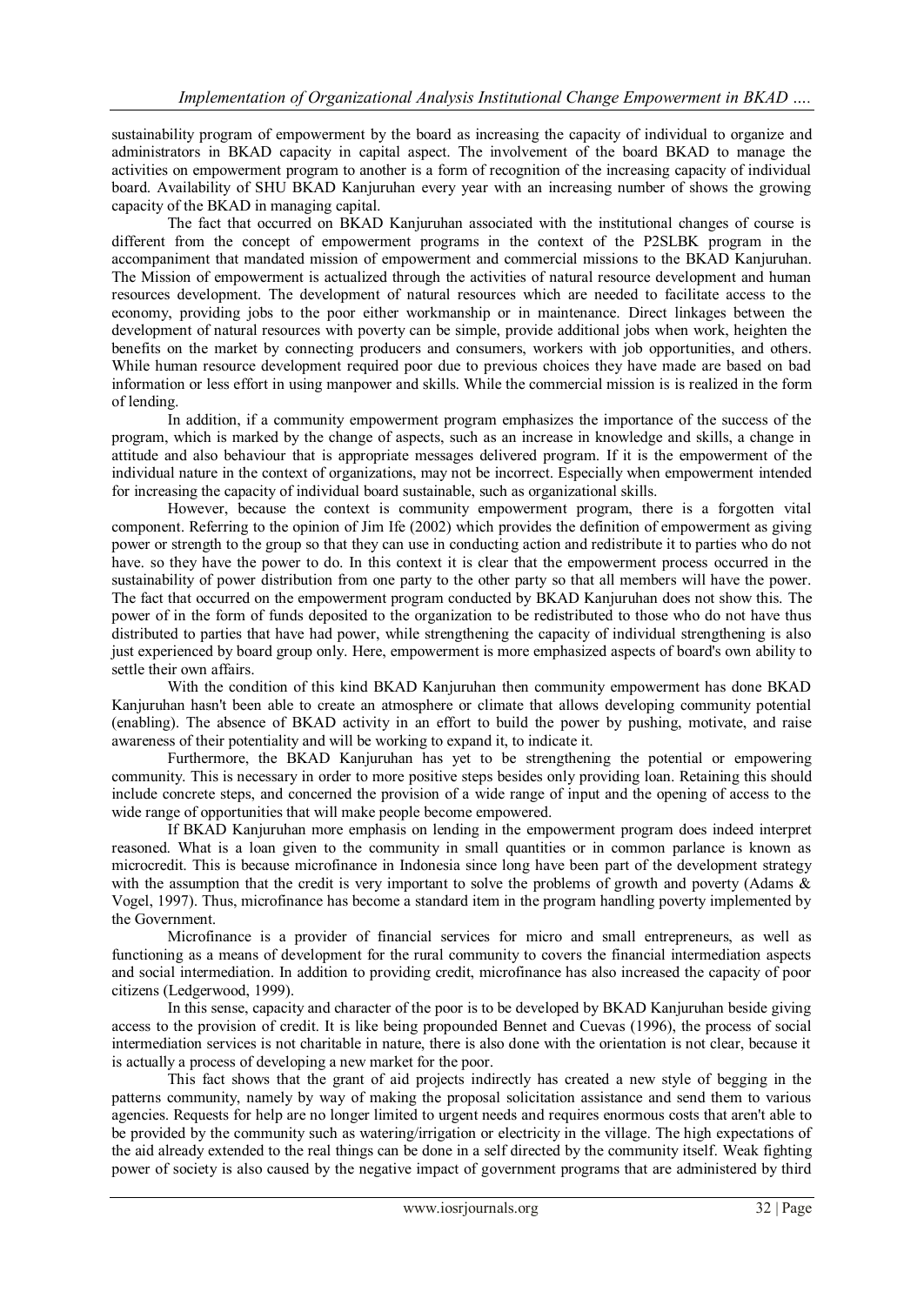parties (contractors). Programs like this put position community as the audience so that it becomes accustomed to waiting for help and less feel to have the assistance provided.

Research results institutional changes in BKAD Kanjuruhan as the implementing organization empowerment program supports statement Seibel & Parhusip (1998) that the handling of poverty programmes are implemented by the program itself and not for the sake of the poor, the program just distribute money without doing any capacity of assistence that is capable of changing the conditions of the poor.

In addition, the institutional changes of the BKAD Kanjuruhan in independence period which is solely performed with emphasis on commercial interests led to thethe poor become marginalized in the mengaksessumber funding. Non-loans and subsidies and loans with high interest selected BKAD Kanjuruhan because bringing sustainability organization while still getting a large number of customers, as stated and Seibel Parnuship (2000).

But micro-credit is often seen as the remedy of the problem of poverty. The Program not only made the instrument so that the poor have access to formal financial institutions, but more has to be a movement to empower poor communities, namely in tackling poverty, improving their quality of life and developing the skills and knowledge of the group to participate actively both in economic and social (Rajivan, 2001).

As already known, the investment in the form of financial or capital is very important for economic development. This factor is particularly prohibitive for the poor who have little or even no access at all to finance and capital. Meanwhile credit often is the missing link for a poor family who tries to maintain his life by running a small or micro enterprises. So hard to get out of the poverty trap (Panjaitan et al., 1999, Remenyi, 2000). To solve the problem above, micro-credit is required, namely to provide a capital good is intended for starting or continuing a business as small or micro enterprises increased income (income generating).

But the fact that there are in the research shows that only people who already have a business course that has more access to (or very) easy on loan, while micro enterprises especially those that run poor households often have to go bankrupt or even can not be touched because of lack of access to credit.

Implementing organizational of empowerment to community groups who have had business in favor of sustainability organizations caused the definition of empowerment in accordance with the framework of microcredit is associated with empowering described Mayoux (1998) was not able to be realized. According to Mayoux, in this context, empowerment is a term commonly used to describe the process by which people are not powerless become aware of their own situations and then updating of organising themselves collectively aimed at gaining greater access to public services as well as for the development of their economic level (Rajivan, 2001).

Thus if viewed from operationalization, then the process of empowerment by the implementing organization during the empowerment program entered independence period in the context of this research cannot carry out the primary tendency in empowerment operationalization, that carry out the process of giving or divert a portion of power, strength, or ability to society or individuals become more empowered. Implementing empowerment organization was unable to capitalize on a material asset has been built to support their independence through the development of the organization.The construction of infrastructures and means of basic physical,such as irrigation, roads, as well as activities trainingto the people who were powerless not able to optimized.

Empowerment not only includes the strengthening of individual community members, but also institutions. In stilling values of modern culture, such as hard work, thrift, openness, and accountability is the principal part of this empowerment efforts. Similarly, the renewal of the social institutions and its integration into the development activities and the role of the community in it. The most important here is the increasing popular participation in the process of decision-making concerning themselves and their society.

In addition, in terms of the secondary tendency, i.e. the tendency in the process of providing stimulation,encourage or motivate the individual to have the ability or power to determine what became of his choice through a process of dialogue also cannot be optimally carried out on the independence period.

As such research findings are inconsistent with empowerment as a view from the perspective of community development was conceived by Jim Ife (2003) that empowerment aims to improve power/the power of disadvantaged groups (poor people) in terms of public access to the resources and opportunities to participate in its management.

At the time of the BKAD Kanjuruhan mentoring functions as a tool of development for rural communities that include aspects of financial intermediation and social intermediation activities in the development of natural resources and human resources development as well as economic resources development turned into a sheer micro credit institutions only provide financial intermediation services, purely for giving loans to people who deserve a loan without doing social intermediation. This is social intermediation activities continued from simply distributing loans through micro-credit. This can be a secondary activity of the education and skills such as management training and mastery of technical skills of production and technical efforts, efforts to enhance the mastery of appropriate technology and expand its network to other markets and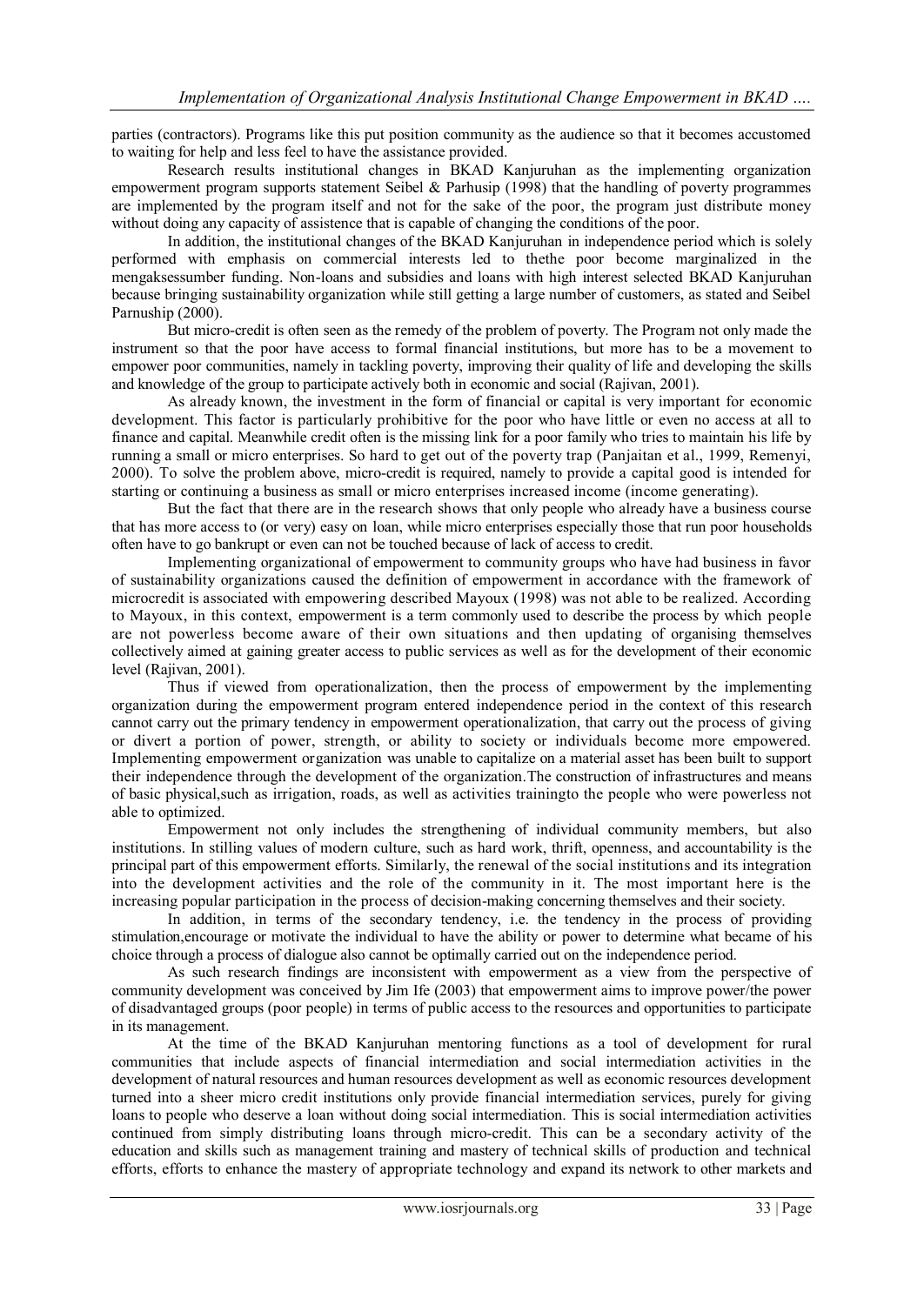the like. All this will give stock of knowledge (in addition to the financial support that has been received through micro-credit) for the perpetrators of micro enterprises to further develop its business.

#### **IV. Conclusion**

Refer to the description of the case study and the disclosure of institutional changes in the reality of the Kanjuruhan as BKAD implementing empowerment organization in Malang Wajak to strengthen programs of empowerment and the development of Local Resource-Based Regions (P2SLBK), then the conclusion of the results of the study as follows:

**First:** Result of institutional changes of BKAD Kanjuruhan during independence period is an efficient institutional interest seen from the Board. It is the institutional realization of the definition of the sustainability program of empowerment by increasing the capacity of the individual as a system operator in the association and in the aspect of capital BKAD capacity.

**Second:** The Involment of board BKAD to manage on empowerment program to another is a form of recognition of the increasing capacity of individual officers.

**Third:** Availability SHU BKAD Kanjuruhan every year with an increasing number of shows the growing capacity of the BKAD in managing capital. But in the context of the goal of empowerment as a process of distribution of power from one party to another party that does not have the power to effect.

**Fourth:** Power in the form of deposited funds to the Organization to be redistributed to those who do not have thus distributed to parties that have had power, while strengthening the capacity of individual strengthening is also just experienced by group administrators only.

#### **References**

- [1]. Agusta, I. 2007. Aneka Metode Partisipasi Untuk Pembangunan Desa. Blogspot http://iagusta.blogspot.com/. Sosiolog Pedesaan Institut Pertanian Bogor. Di akses, 2 November 2010.
- [2]. Aryo, Bagus. 2012. Tenggelam dalam Neoliberalisme? Penetrasi Ideologi Pasar Dalam Penanganan Kemiskinan. Penerbit Kepik. Depok.
- [3]. Bastiaensen, Johan, Tom De Herdt and Ben D'Exelle. Poverty Reduction as a Local Institutional Process. World Development Vol. 33 No. 6, pp. 979-993.
- [4]. Bungin, Burhan. 2009. Penelitian Kualitatif: Komunikasi, Ekonomi, Kebijakan Publik, dan Ilmu Sosial Lainnya. Kencana. Jakarta.
- [5]. Carrol, Toby. 2010. Pembangunan Sosial Sebagai "Kuda Troya" Neoliberal Bank Dunia dan Program Pengembangan Kecamatan. Prisma Vol. 29 No. 3 Juli 2010.
- [6]. Carruthers, Bruce G., 2012, Institutional Dynamics: When is Change "Real Change"?, Comparative-Historical Social Science (CHSS)Working Paper Series No. 12-004.
- [7]. Chavance, Bernard. 2008. Formal and Informal Institutional Change: The Experience of Postsocialist Transformation. The European Journal of Comparative Economics Vol. 5. No. 1, pp. 57-71
- [8]. Gentle, P., Thwaites, R., Race, D. & Alexander, K. 2013, Changing role of local institutions to enable individual and collective actions for adapting to climate change, IASC2013 Abstracts: the 14th Global Conference of the International Association for the Study of the Commons, IASC, Japan.
- [9]. Hargrave, Timothy J., & Andrew H. Van De Ven, 2006, A Collective Action Model Of Institutional innovation,Academy of Management Review Vol. 31, No. 4.
- [10]. Hikmat, R. Harry. 2004. Strategi Pemberdayaan Masyarakat. Humaniora Utama. Bandung.
- [11]. Ife, Jim dan Tesoriero, Frank. 2008. Community Development Alternatif Pengembangan Masyarakat di Era Globalisasi. Pustaka Pelajar. Yogyakarta.
- [12]. Laverack, G. 2001. An Identification and Interpretation of The Organizational Aspects of Community Empowerment. Community Development Journal. 36 (2): 40-52.
- [13]. Ledgerwood, Joana. 1999. Sustainable Bangking With The Poor : Microfinance Handbook, An Institutional and Fiancial Perspective. The World Bank. Washington D.C.
- [14]. Lin, Justin Yifu, 1989, An Economic Inquiry into Institutions**,** Cato Journal, Vol. 9, No. 1 Spring/Summer 1989.
- [15]. Lyons, Michal; Carin Smuts and Anthea Stephens, 2001, Participation, Empowerment and Sustainability: (How) Do the Links Work?", dalam Urban Study2001; 38; 1233, diakses melalui [http://usj.sagepub.com/cgi/ content/abstract](http://usj.sagepub.com/cgi/%20content/abstract) tanggal 29 Oktober 2013.
- [16]. Mansuri, Ghazala and Vijayendra Rao. 2003. Community Based (and Driven) Development: A Critical Review, Development Research Group The World Bank, November.
- [17]. Miles, Matthew B., dan Huberman, Michael. 1992. Analisa Data Kualitatif, Buku Sumber Tentang Metode-Metode Baru. Diterjemahkan oleh TR. Rohidi. Penerbit Universitas Indonesia. Jakarta
- [18]. Moleong, Lexi J. 2000. Metode Penelitian Kualitatif. PT. Remaja Roda Karya. Bandung.
- [19]. Nunan, Fiona. 2006.Empowerment And Institutions: Managing Fisheries In Uganda. World Development.Vol. 34, No. 7, Pp. 1316– 1332, 2006. Elsevier Ltd. All Rights Reserved.
- [20]. Pakpahan, Agus. 1989. Kerangka Analitik untuk Penelitian Rekayasa Sosial: Perspektif Ekonomi Institusi. Prosiding Patanas: Evolusi Kelembagaan Pedesaan di Tengah Perkembangan Teknologi Pertanan. Pusat Penelitain Agro Ekonomi, Bogor.
- [21]. Prasetyantoko, A. et al. 2012. Pembangunan Iklusif: Prospek dan Tantangan Indonesia. LP3ES. Jakarta.
- [22]. Prijono, Onny S. dan A.M.W. Pranarka, ed. 1996. Pemberdayaan: Konsep, Kebijakan, dan Implementasi. CSIS. Jakarta.
- [23]. Strauss, Anselm dan Corbin, Juliet. 2003. Dasar-Dasar Penelitian Kualitatif: Tatalangkah dan Teknik-teknik Teoritisasi Data. Diterjemahkan oleh Muhammad Shodiq dan Imam Muttaqien. Pustaka Pelajar. Yogyakarta.
- [24]. Suharto, Edi. 2008. Kebijakan Sosial Sebagai Kebijakan Publik. Alfabeta. Bandung.
- [25]. Sofianto, Arif dkk. 2009. Kajian Kapasitas dan Keberlanjutan KelembagaanProgram Nasional Pemberdayaan Masyarakat Mandiri (PNPM) Perdesaan dan Pengelolaan Keuangandi UPK. Jurnal Litbang Provinsi Jawa Tengah. Vol.7 No.2, Desember 2009. Semarang.
- [26]. Soetomo.2011. Pemberdayaan Masyarakat: Mungkinkah Muncul Antitesisnya. Pustaka Pelajar. Yogyakarta.
- [27]. Soekanto, Soerjono. 1990, Sosiologi Kelompok. Gramedia. Jakarta